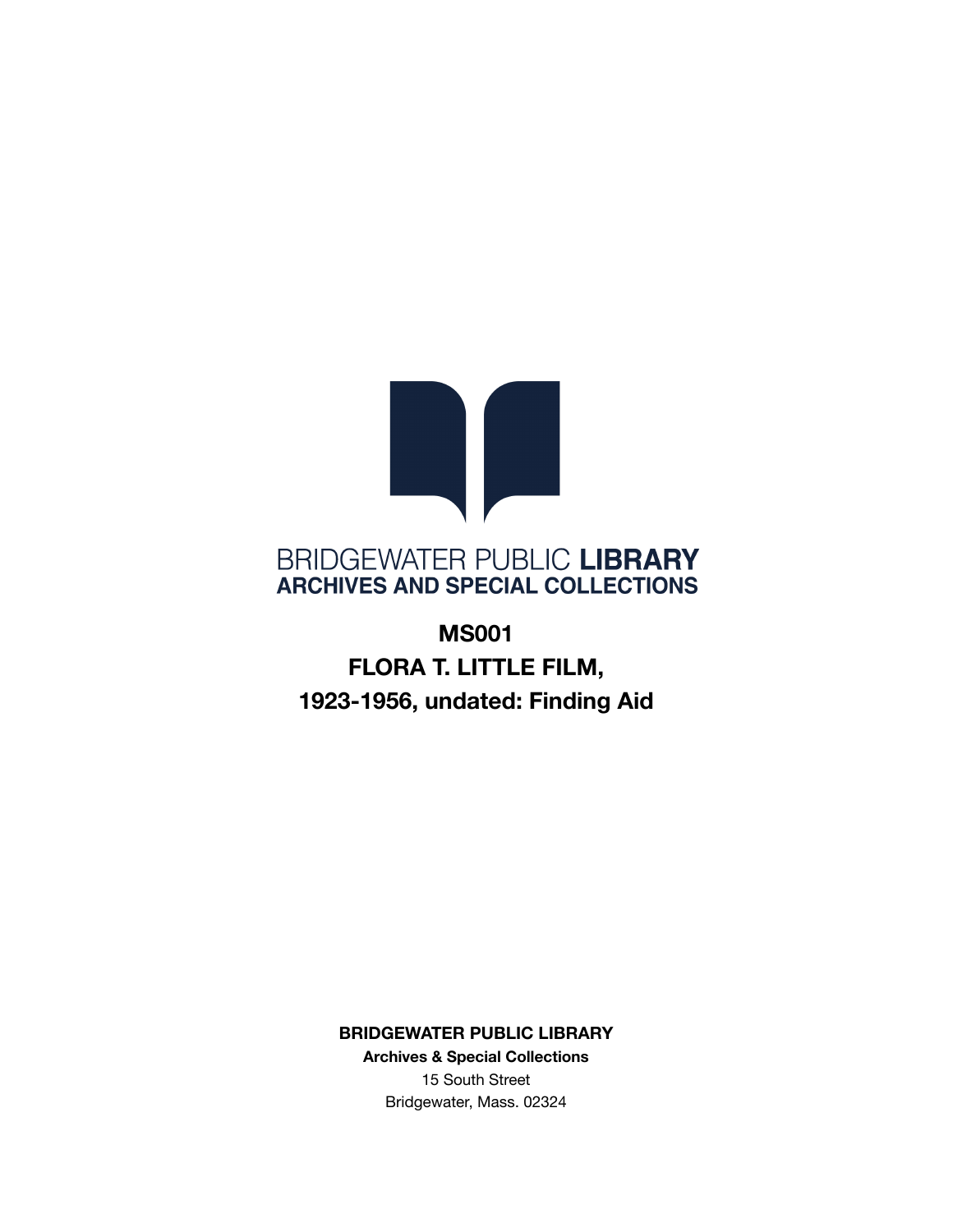## **COLLECTION OVERVIEW**

**Reference Code:** MS001, MBrid, US **Title:** Flora T. Little film **Date:** 1923-1956, undated **Creator(s):** Likely Flora T. Little **Extent:** 3 linear feet (53 reels of film, approximately 18,884 feet of film) **Languages and Scripts** Materials are in English. **Abstract:** This collection contains 53 reels of travel and Bridgewater footage collected and likely filmed in part by Flora T. Little.

## **ADMINISTRATIVE INFORMATION**

**Name and Location of Repository:** Bridgewater Public Library Archives & Special Collections, 15 South Street, Bridgewater, Mass. 02324

**Preferred citation:** Item identification. Box #. Flora T. Little film (MS001). Bridgewater Public Library Archives & Special Collections.

**Location:** Bridgewater Public Library Historical Room

## **Conditions Governing Access**

This collection is open for research.

## **Physical Access**

Delicate materials may be restricted due to their condition.

## **Technical Access**

The BWPL does not have the capability to play film in its original format, but patrons may view digitized files on the SAILS Digital History [Collection](https://sailsinc.omeka.net/collections/show/45) website.

## **Conditions Governing Reproduction and Use**

Copyright restrictions may apply. Requests for permission to publish material from this collection should be discussed with Archives & Special Collections staff.

## **Custodial History**

Film is believed to have been collected and likely filmed in part by Flora T. Little.

## **Immediate Source of Acquisition**

Source of acquisition is unknown.

## **Appraisal, Destruction, and Scheduling**

Due to advanced decay caused by vinegar syndrome and the preservation risk it posed to other items in the collection, ten reels of film have been removed from the collection and deaccessioned. Severely damaged segments have been removed from three reels during digitization and have also been deaccessioned.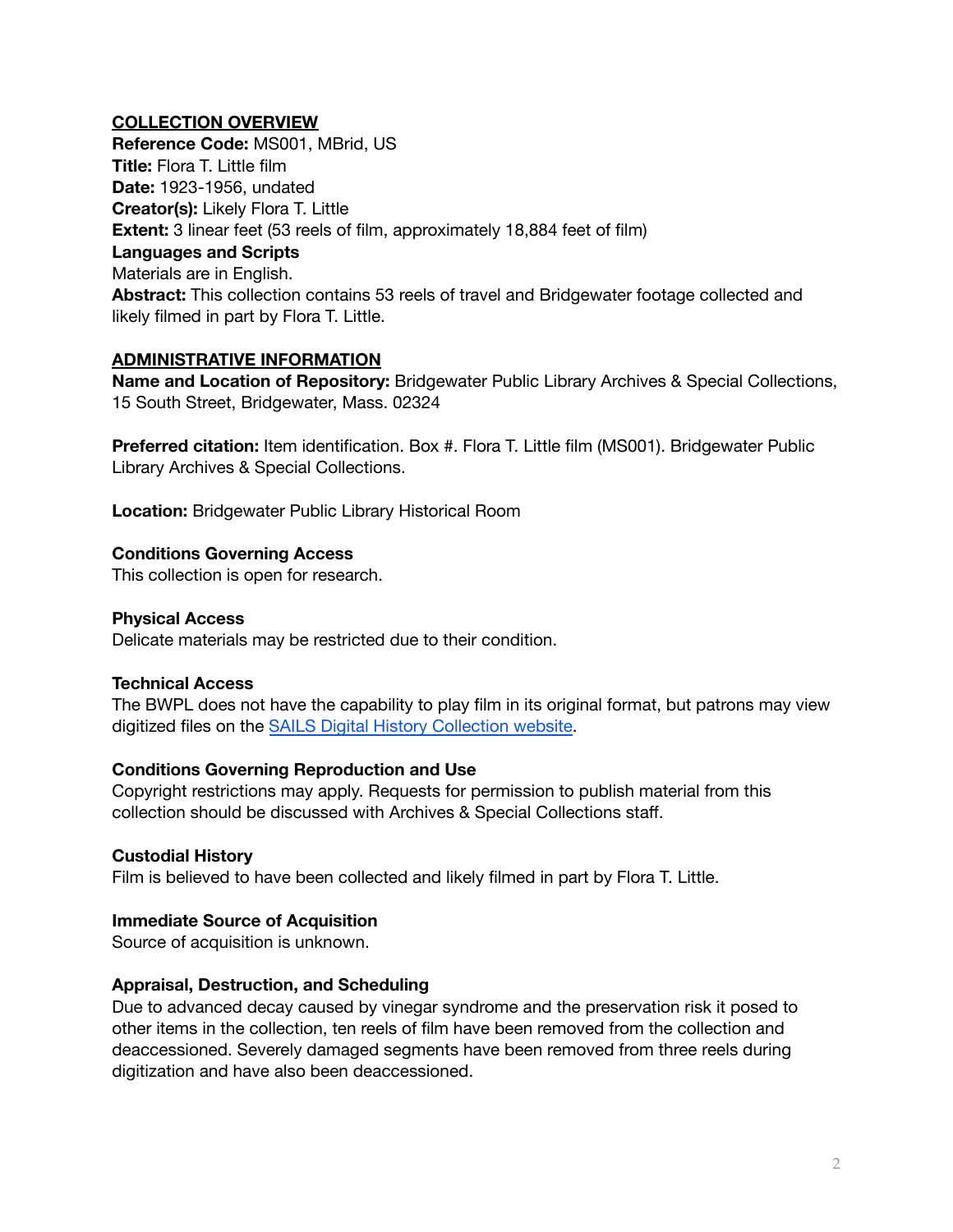**Accruals**: Accruals are not expected.

## **Conservation Note**

The following conservation and preservation activities have been completed on this collection:

- Film leaders (both head leaders and foot/tail leaders) attached to all reels during digitization
- Two splices and edge damage repaired on item MS001.01 during digitization
- Three splices repaired on item MS001.08 during digitization
- Six splices repaired on item MS001.10 during digitization
- Damage near the head of the film repaired on item MS001.11 during digitization
- One splice repaired on item MS001.17 during digitization
- One splice repaired on item MS001.39 during digitization
- One tear repaired on item MS001.41 during digitization

**Processor:** This collection was processed by Allyson Sekerke, 2022.

**Rules & Conventions:** This finding aid is DACS-compliant.

## **BIOGRAPHICAL/HISTORICAL NOTE**

Flora Townsend Little (1875-1967) was educated in the Bridgewater school system. She graduated from the Normal School (now known as Bridgewater State University) in 1895, and the Massachusetts Normal School of Art in 1899. She was art teacher and supervisor in several schools, and from 1902 to 1910 she was Art Assistant at the Normal School. She also participated in the Ousamequin Club and the Massachusetts Federation of Women's Clubs. She served on the Bridgewater Public Library Board of Trustees as Secretary. She married Walter S. Little in 1902.

Walter Sweet Little was born in Bridgewater, but graduated from Comer's Commercial School in Boston in 1896. Walter worked as a bookkeeper for the Bridgewater Box Co. from 1891 to 1896. In 1897, he founded the Eastern Grain Co. and served as its President until 1941.

The Littles' home was at 15 Plymouth Street in Bridgewater, but they also traveled regularly throughout their marriage. Following the death of Walther in 1962, Flora wrote a series of unpublished manuscripts titled *A Wreath of Memories*, which primarily include stories from their travels.

When Flora died in 1967, she bequeathed half a million dollars to the Town of Bridgewater specifically for library purposes. The Board of Library Trustees used these funds to erect a new building at 15 South Street, just north of the original library (the Memorial Building at 25 South Street).

## **Sources Used**

Flora T. Little. Bridgewater Public Library. (n.d.). Retrieved February 11, 2022, from https://www.bridgewaterpubliclibrary.org/flora-t-little

*Pictorial History: Bridgewater, Massachusetts*. (n.d.). Bridgewater Historical Collectors.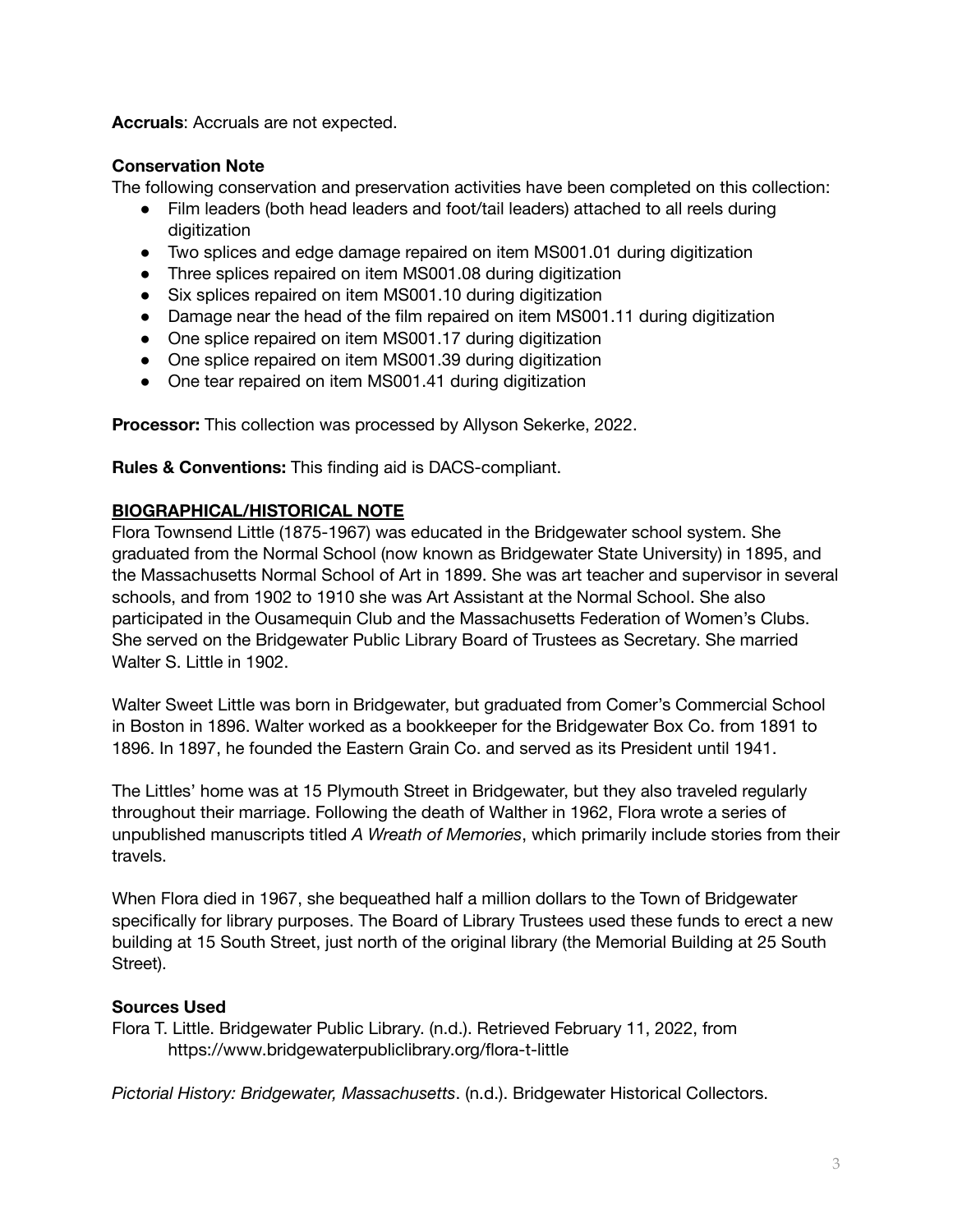## **SCOPE AND CONTENT NOTE**

This collection contains 53 reels collected and likely filmed in part by Flora T. Little. Of the 53 reels, approximately 43 are footage from Flora's travels and approximately ten are local footage depicting Flora T. Little and Walter S. Little's home, their friends, their cats, their garden, their neighborhood, and their lake trips. The local film includes footage of Bridgewater from the late 1920s onward, including the 1930 Bridgewater 4th of July parade and 1948 Bridgewater "Armistice Day" parade. Some items in this collection may contain outdated, biased, or offensive language or imagery.

## **ARRANGEMENT**

The collection is arranged in approximate chronological order. Undated film (filmed before 1967) is arranged after the dated film. When a single reel spans multiple years, we have referred to the first recorded date to place it in chronological order.

| <b>Identifier</b> | <b>Title</b>                      | <b>Contributor</b>  | <b>Description</b>                                                                                                                                                                                                                                                                                                                                                                                                                                                                                      | Date          | <b>Dimensions</b>   |
|-------------------|-----------------------------------|---------------------|---------------------------------------------------------------------------------------------------------------------------------------------------------------------------------------------------------------------------------------------------------------------------------------------------------------------------------------------------------------------------------------------------------------------------------------------------------------------------------------------------------|---------------|---------------------|
| MS001.01          | Flora T.<br>Little travel<br>film | Little, Flora<br>Т. | Travel footage collected by and likely filmed in part by<br>Flora T. Little, Side label on canister reads "Medit, 1923<br>Turkey - Sicily - Italy." Bottom of canister reads "3 Turkey<br>- Sicily + Italy." Silent 16mm black and white reversal film.<br>479 feet long.                                                                                                                                                                                                                               | 1923          | 17 min., 42<br>sec. |
| MS001.02          | Flora T.<br>Little travel<br>film | Little, Flora<br>T. | Travel footage collected by and likely filmed in part by<br>Flora T. Little, Side label on canister reads "1926 Medit.<br>Madeira - Spain - [illegible] - Greece f8." Silent 16mm<br>black and white reversal. 452 feet long.                                                                                                                                                                                                                                                                           | 1926          | 16 min., 43<br>sec. |
| MS001.03          | Flora T.<br>Little travel<br>film | Little, Flora<br>Т. | Travel footage collected by and likely filmed in part by<br>Flora T. Little. Side label on canister reads "1928<br>Mediterranean Egypt f9." Bottom of canister reads "2<br>Egypt." Silent 16mm black and white reversal film. 349<br>feet long.                                                                                                                                                                                                                                                         | 1928          | 12 min., 54<br>sec. |
| MS001.04          | Flora T.<br>Little film           | Little, Flora<br>Т. | Footage of Bridgewater collected by and likely filmed in<br>part by Flora T. Little. Film includes footage of Flora T.<br>Little and Walter S. Little, their home, Plymouth Street in<br>Bridgewater, MA, trains likely in Bridgewater, Bridgewater<br>State University, and possible exterior footage of the<br>Eastern Grain Co. Bottom label on canister reads "#2<br>1928-29 Home 1930 Winter." Side label on canister reads<br>"f54." Silent 16mm black and white reversal film, 308 feet<br>long. | 1928-<br>1930 | 11 min., 23<br>sec. |
| MS001.05          | Flora T.<br>Little film           | Little, Flora<br>T. | Footage of a 1929 spring fishing trip. Top label on<br>canister reads "#15 Spring Fishing Trip 1929." Side label<br>on canister reads "f48." Bottom of canister reads "Spring<br>Fishing Trip 1929." Silent 16mm black and white reversal                                                                                                                                                                                                                                                               | 1929          | 15 min., 28<br>sec. |

#### **Inventory**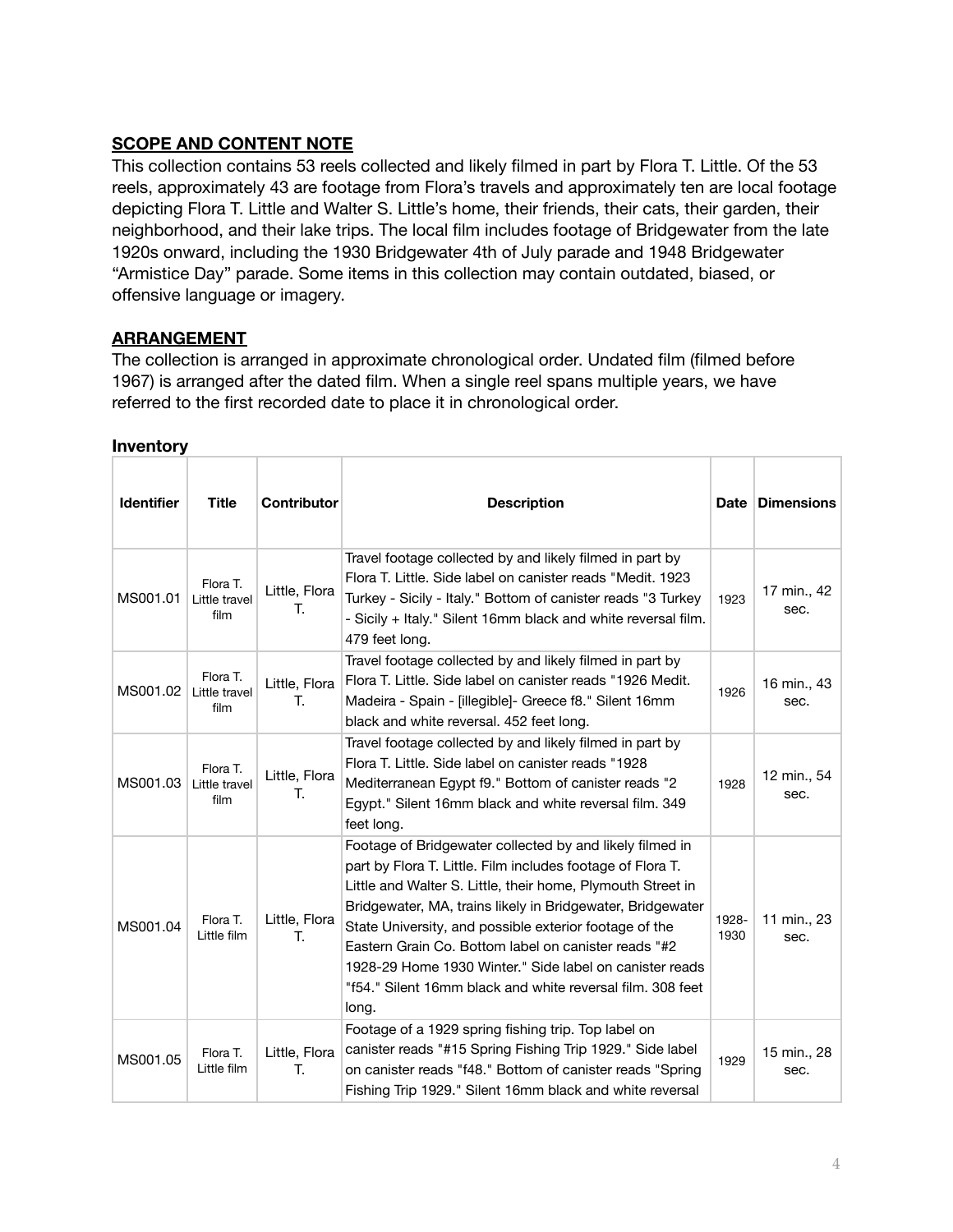|          |                                   |                     | film. 420 feet long.                                                                                                                                                                                                                                                                                                                                                                                                                                                                                                                                                                                                                                                                                                                                                                                                                                          |                                 |                     |
|----------|-----------------------------------|---------------------|---------------------------------------------------------------------------------------------------------------------------------------------------------------------------------------------------------------------------------------------------------------------------------------------------------------------------------------------------------------------------------------------------------------------------------------------------------------------------------------------------------------------------------------------------------------------------------------------------------------------------------------------------------------------------------------------------------------------------------------------------------------------------------------------------------------------------------------------------------------|---------------------------------|---------------------|
| MS001.06 | Flora T.<br>Little film           | Little, Flora<br>Т. | Footage of Bridgewater and Lakeville collected by and<br>likely filmed in part by Flora T. Little. Film includes<br>footage of Flora T. Little and a parade going down<br>Plymouth Street in Bridgewater, MA. Top label reads "#8<br>Gardens, Neighbors, Lakeville, Parade" and has become<br>detached from the canister. Side label reads "f15<br>Gardens neighbors Lakeville Parade" and has become<br>detached from the canister. Bottom of canister reads<br>"Gardens neighbors Home Lakeville [illegible] 1929-32."<br>Inside label on the canister reads "Tripp visit with Army<br>here 1949." Second interior label on the canister reads<br>"From old reels People Hall [illegible] [Parson] [Mrs<br>Glidden] Big [Catalpa] 32-4 Armistice Day 48<br>Tripp-Glidden visit '49." Silent 16mm color and black and<br>white reversal film. 183 feet long. | 1929-<br>1934,<br>1948-<br>1949 | 6 min., 42<br>sec.  |
| MS001.07 | Flora T.<br>Little travel<br>film | Little, Flora<br>T. | Travel footage collected by and likely filmed in part by<br>Flora T. Little. Film includes footage of mountains, cabins,<br>and wildlife as well as footage from a poolside gathering.<br>Side label on canister reads "f49." Bottom of canister<br>reads "CPL + [illegible] 1930 [illegible]." Silent 16mm<br>black and white reversal film. 207 feet long.                                                                                                                                                                                                                                                                                                                                                                                                                                                                                                  | 1930                            | 7 min., 38<br>sec.  |
| MS001.08 | Flora T.<br>Little film           | Little, Flora<br>Т. | Footage of Bridgewater collected by and likely filmed in<br>part by Flora T. Little. Footage of the 1930 Bridgewater,<br>MA Fourth of July parade includes an Acme Family<br>Laundry float, a float commemorating the sermon of<br>pulpit rock, a Lions Club float, an E. L. Cook Brick Co.<br>float, and a Bridgewater Ice & Coal Co. float. Bottom of<br>canister reads "Robin, 4th of July Parade 1930, Iris<br>Gardens & Calalpa X (1931)." Side label on canister reads<br>"f1.4 Robin 4th of July Parade Garden." Silent 16mm<br>black and white reversal film. 340 feet long. This item<br>may contain outdated, biased, or offensive imagery.                                                                                                                                                                                                         | 1930-<br>1931                   | 12 min., 33<br>sec. |
| MS001.09 | Flora T.<br>Little travel<br>film | Little, Flora<br>Т. | Travel footage collected by and likely filmed in part by<br>Flora T. Little. Top label on canister reads "#14 Mexico."<br>Side label on canister reads "Mexico I 1935 old color."<br>Bottom label on canister reads "Mexico I 1935." Silent<br>16mm black and white reversal film. 402 feet long.                                                                                                                                                                                                                                                                                                                                                                                                                                                                                                                                                             | 1935                            | 14 min., 51<br>sec. |
| MS001.10 | Flora T.<br>Little film           | Little, Flora<br>Т. | Travel and local footage collected by and likely filmed in<br>part by Flora T. Little. Top label reads "#5 1936+7 Home<br>+ camp Peter at 1 + 2 Vermont Our Party '38 White<br>Mountain" and has become detached from the canister.<br>Side label on canister reads "1936-7 Home + Camp Peter<br>at $1 + 2$ 38 [illegible] party f13." Bottom of canister reads<br>"1936 1937 Vermont Home + Camp Joy Peter at 1+2<br>Cox [illegible] White Mt 38 Our Party '38." Film reel reads<br>"Lakeville [illegible] color; 1935 Flowers June - Sept."<br>Silent 16mm color reversal film. 379 feet long. Six splices<br>were repaired during digitization.                                                                                                                                                                                                            | 1935-<br>1938                   | 13 min., 57<br>sec. |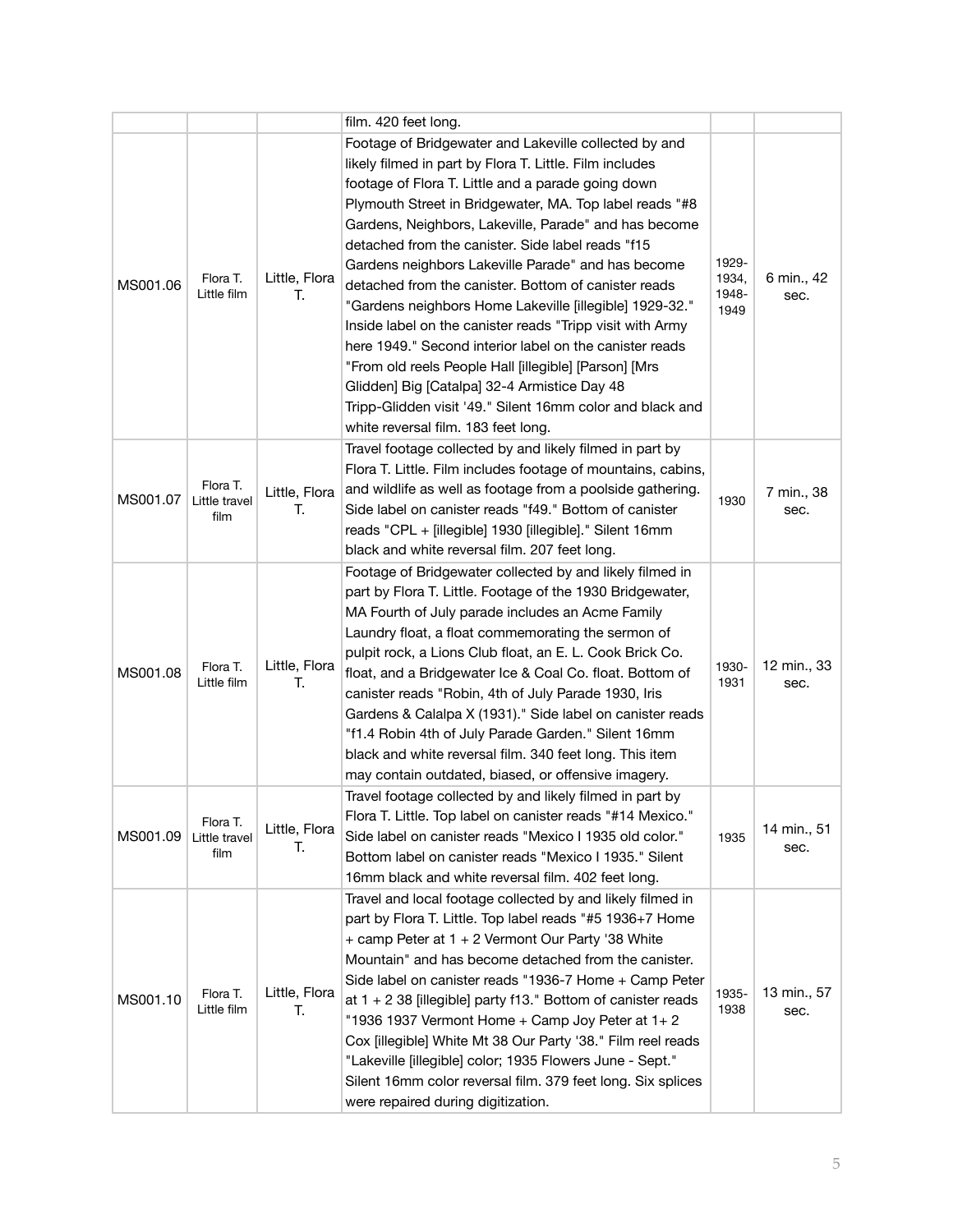| MS001.11 | Flora T.<br>Little travel<br>film | Little, Flora<br>Т. | Travel footage collected by and likely filmed in part by<br>Flora T. Little. Film includes footage of Bahia, Brazil. Side<br>label on canister reads "1937 I Trinidad Rio [illegible] f29."<br>Bottom label on canister reads "[illegible] + So Africa."<br>Interior label on canister reads "Rio taken out." Silent<br>16mm color reversal film. 235 feet long. Damage near<br>head of film repaired during digitization.                                                                                                | 1937          | 8 min., 37<br>sec.  |
|----------|-----------------------------------|---------------------|---------------------------------------------------------------------------------------------------------------------------------------------------------------------------------------------------------------------------------------------------------------------------------------------------------------------------------------------------------------------------------------------------------------------------------------------------------------------------------------------------------------------------|---------------|---------------------|
| MS001.12 | Flora T.<br>Little film           | Little, Flora<br>Т. | Footage collected by and likely filmed in part by Flora T.<br>Little. Film includes footage of Flora T. Little and Walter S.<br>Little. Top label on canister reads "#12 Lake + Home<br>38-41." Second top label on canister reads "#5" Side<br>label on canister reads "Lake + Home 37-38-39-40<br>[illegible]" Bottom of canister reads "Lake + Home best of<br>1937-38-39 Best of Peter, of [illegible]. Peter + Alan 1941<br>[illegible](McKinney) 1940 + Sunset." Silent 16mm color<br>reversal film. 351 feet long. | 1937-<br>1941 | 12 min., 59<br>sec. |
| MS001.13 | Flora T.<br>Little travel<br>film | Little, Flora<br>Т. | Travel footage collected by and likely filmed in part by<br>Flora T. Little. Top label on canister reads "#13 Santa<br>Barbara & Monterrey 1940." Side label on canister reads<br>"Santa Barbara Monterrey f6 1940." Silent 16mm color<br>reversal film. 401 feet long.                                                                                                                                                                                                                                                   | 1940          | 14 min., 50<br>sec. |
| MS001.14 | Flora T.<br>Little travel<br>film | Little, Flora<br>Т. | Travel footage collected by and likely filmed in part by<br>Flora T. Little. Top label on canister reads "#4 Arizona<br>1940-1944." Side label on canister reads "Arizona 1940 &<br>44 f50." Bottom of canister reads "1940 Arizona [illegible]<br>1944." Silent 16mm color reversal film. 448 feet long.                                                                                                                                                                                                                 | 1940-<br>1944 | 16 min., 34<br>sec. |
| MS001.15 | Flora T.<br>Little travel<br>film | Little, Flora<br>Т. | Travel footage collected by and likely filmed in part by<br>Flora T. Little. Side label on canister reads "Ranch - Palm<br>Spgs. f5. "Bottom of canister reads "Ranch Tucson Casa<br>Grande [illegible] 1941 Palm Springs Calif - 1940." Silent<br>16mm color reversal film. 266 feet long.                                                                                                                                                                                                                               | 1940-<br>1941 | 9 min., 48<br>sec.  |
| MS001.16 | Flora T.<br>Little travel<br>film | Little, Flora<br>T. | Travel footage collected by and likely filmed in part by<br>Flora T. Little. Side label on canister reads "Costa Rica I<br>f30." Second side label on canister reads "Costa Rica I<br>1941." Silent 16mm color reversal film. 418 feet long.                                                                                                                                                                                                                                                                              | 1941          | 15 min., 26<br>sec. |
| MS001.17 | Flora T.<br>Little film           | Little, Flora<br>Т. | Footage collected by and likely filmed in part by Flora T.<br>Little. Side label on canister reads"1942-3 Local Robin's<br>Nest Home Lake Me Spring '42 to Spring '43 [illegible]<br>f16." Bottom of canister reads "1942-3 Robin's nest<br>[illegible] Birds [illegible] Lake [illegible]." Silent 16mm<br>color reversal film. 337 feet long. During digitization one<br>splice was repaired.                                                                                                                           | 1942-<br>1943 | 12 min., 26<br>sec. |
| MS001.18 | Flora T.<br>Little travel<br>film | Little, Flora<br>Т. | Travel footage collected by and likely filmed in part by<br>Flora T. Little. Side label on canister reads "1948 South<br>[illegible] Indies f7." Bottom of canister reads "1942 Color<br>[illegible]." Interior label on canister reads "South<br>[illegible]." Silent 16mm color reversal film. 274 feet long.                                                                                                                                                                                                           | 1942,<br>1948 | 9 min., 57<br>sec.  |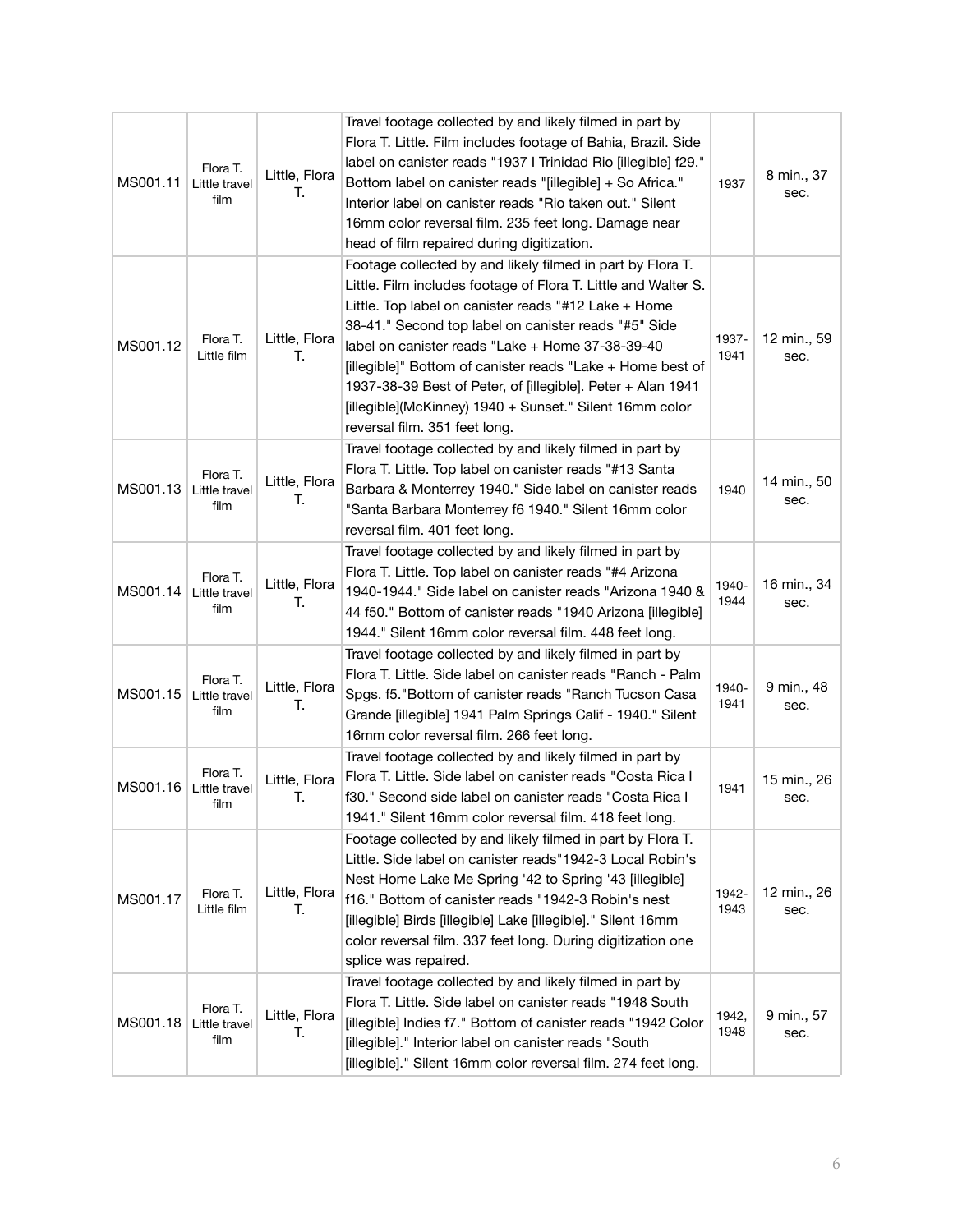| MS001.19 | Flora T.<br>Little film           | Little, Flora<br>Т. | Footage collected by and likely filmed in part by Flora T.<br>Little. Film includes footage of Flora T. Little's house,<br>Bridgewater, MA, and likely Flora T. Little and Walter S.<br>Little. Top label on canister reads "#7 Local '43-'44<br>Winter '45." Side label on canister reads "Local 43-44<br>[illegible] Cat. Winter 45." Silent 16mm color reversal film.<br>379 feet long.                                                                                                                                                                    | 1943-<br>1945          | 14 min., 0<br>sec.  |
|----------|-----------------------------------|---------------------|---------------------------------------------------------------------------------------------------------------------------------------------------------------------------------------------------------------------------------------------------------------------------------------------------------------------------------------------------------------------------------------------------------------------------------------------------------------------------------------------------------------------------------------------------------------|------------------------|---------------------|
| MS001.20 | Flora T.<br>Little travel<br>film | Little, Flora<br>Т. | Travel footage collected by and likely filmed in part by<br>Flora T. Little. Side label on canister reads "Costa Rica II<br>1947 f31." Second side label on canister reads "Costa<br>Rica II." Silent 16mm color reversal film. 324 feet long.                                                                                                                                                                                                                                                                                                                | 1947                   | 11 min., 59<br>sec. |
| MS001.21 | Flora T.<br>Little travel<br>film | Little, Flora<br>Т. | Travel footage collected by and likely filmed in part by<br>Flora T. Little. Film includes footage of the Golden Gate<br>Bridge in San Francisco, redwood trees, the Hoover Dam,<br>and other footage likely from the western United States.<br>Top label on canister reads "[illegible] 47." Second top<br>label on canister reads "f56." Silent 16mm color reversal<br>film. 431 feet long.                                                                                                                                                                 | 1947                   | 15 min., 45<br>sec. |
| MS001.22 | Flora T.<br>Little film           | Little, Flora<br>T. | Footage collected by and likely filmed in part by Flora T.<br>Little. Side of canister reads "47-8-9 Tercentenary EB<br>1949 June." Bottom of canister reads "Local 1949 EB<br>Tercentenary Garden + [Buffy] Lake [illegible] 1952 early<br>49-50-1 Roddy [illegible] Wonderful [illegible]." Silent<br>16mm color reversal film. 420 feet long. Due to significant<br>damage from vinegar syndrome, the first couple of feet<br>were removed in order to successfully digitize the film.<br>This item may contain outdated, biased, or offensive<br>imagery. | 1947,<br>1949,<br>1952 | 15 min., 20<br>sec. |
| MS001.23 | Flora T.<br>Little travel<br>film | Little, Flora<br>Т. | Travel footage collected by and likely filmed in part by<br>Flora T. Little. Side label on canister reads "Guatemala<br>'48 II f40." Silent 16mm color reversal film. 306 feet long.                                                                                                                                                                                                                                                                                                                                                                          | 1948                   | 11 min., 19<br>sec. |
| MS001.24 | Flora T.<br>Little travel<br>film | Little, Flora<br>T. | Travel footage collected by and likely filmed in part by<br>Flora T. Little. Side of canister reads "III West '49 Zion +<br>Grand Canyon Navajo Oak Creek SF Peak [Buffy] +<br>Shadows f22." Silent 16mm color reversal film. 401 feet<br>long.                                                                                                                                                                                                                                                                                                               | 1949                   | 14 min., 41<br>sec. |
| MS001.25 | Flora T.<br>Little travel<br>film | Little, Flora<br>Т. | Travel footage collected by and likely filmed in part by<br>Flora T. Little. Side label on canister reads "f45 2nd trip<br>Havana [illegible] Guatemala Quetz Momo." Bottom label<br>on canister reads "Ceylon [illegible]." Interior label on<br>canister reads "Havana Cuba Guatemala Quetzaltenango<br>Momostenango + [illegible] City 49?." Silent 16mm color<br>reversal film. 399 feet long.                                                                                                                                                            | 1949                   | 14 min., 35<br>sec. |
| MS001.26 | Flora T.<br>Little travel<br>film | Little, Flora<br>Т. | Travel footage collected by and likely filmed in part by<br>Flora T. Little. Side on canister reads "I West '49 Denver<br>[illegible] Sun Valley f21." Silent 16mm color reversal film.<br>383 feet long.                                                                                                                                                                                                                                                                                                                                                     | 1949                   | 14 min., 06<br>sec. |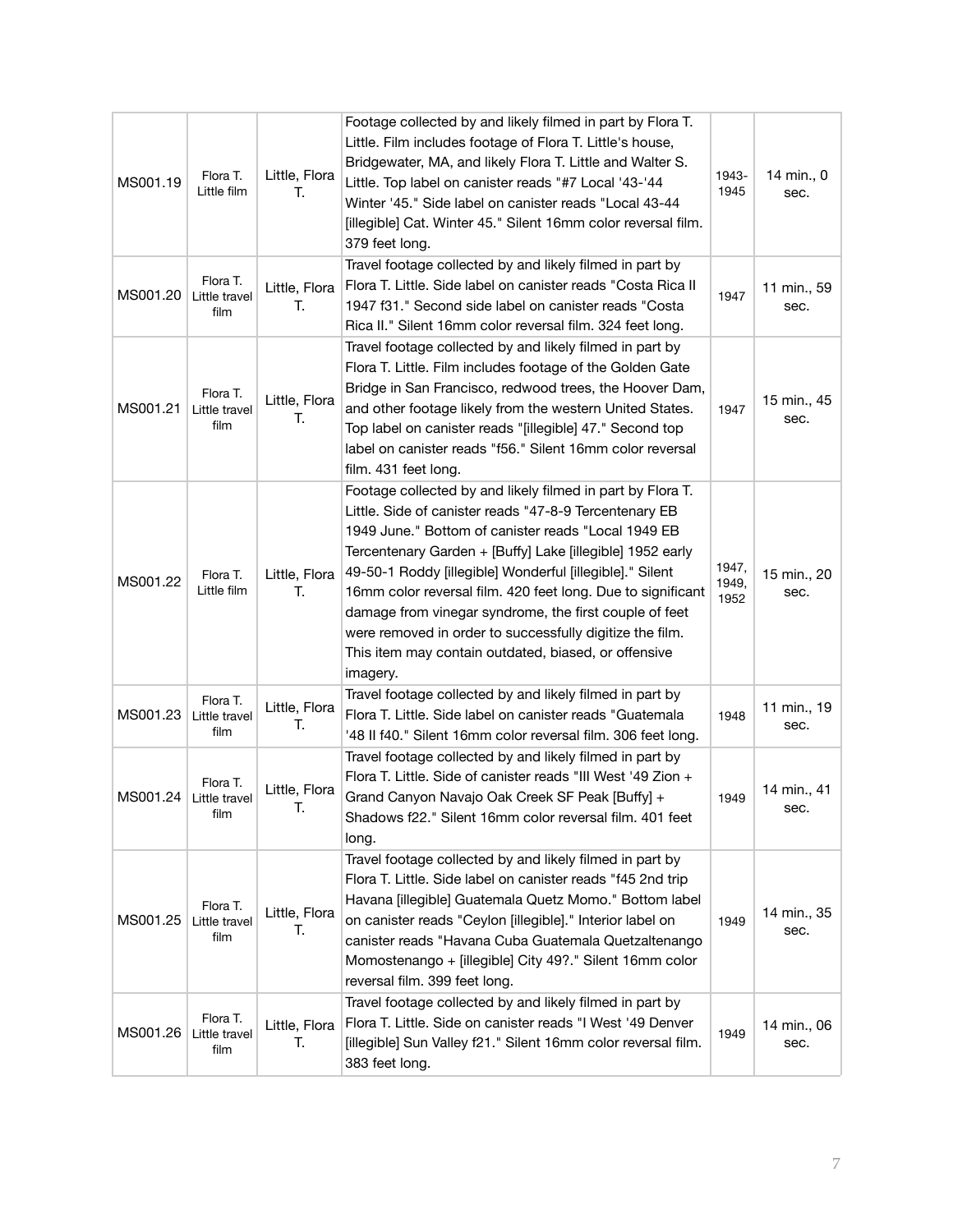| MS001.27 | Flora T.<br>Little travel<br>film | Little, Flora<br>Т. | Travel footage collected by and likely filmed in part by<br>Flora T. Little. Side of canister reads "Il West 49 [Mt<br>Hood] - Monterey Carmel Death Valley via Riverside<br>(Ethel T.) f20." Silent 16mm color reversal. 417 feet long.                                                                                                                                                            | 1949           | 15 min., 26<br>sec. |
|----------|-----------------------------------|---------------------|-----------------------------------------------------------------------------------------------------------------------------------------------------------------------------------------------------------------------------------------------------------------------------------------------------------------------------------------------------------------------------------------------------|----------------|---------------------|
| MS001.28 | Flora T.<br>Little travel<br>film | Little, Flora<br>Т. | Travel footage collected by and likely filmed in part by<br>Flora T. Little. Film includes footage of Iceland. Side on<br>canister reads "f32." Bottom of canister reads "North<br>Cape Cruise '51 [illegible], Cape [illegible], Glacier<br>[illegible]." Silent 16mm color reversal film. 420 feet long.                                                                                          | 1951           | 15 min., 30<br>sec. |
| MS001.29 | Flora T.<br>Little travel<br>film | Little, Flora<br>Т. | Travel footage collected by and likely filmed in part by<br>Flora T. Little. Film includes footage of Norway. Bottom of<br>canister reads "Il [illegible] Cruise 51." Side of canister<br>reads "f33." Silent 16mm color reversal film. 315 feet<br>long.                                                                                                                                           | 1951           | 11 min., 37<br>sec. |
| MS001.30 | Flora T.<br>Little film           | Little, Flora<br>T. | Footage collected by and likely filmed in part by Flora T.<br>Little. Film includes footage of Flora T. Little and<br>Bridgewater, MA. Bottom label on canister reads "#6 '51<br>Cats at play Winter 1952 Summer '53 Some '54 + '55."<br>Side label on canister reads "f52." Silent 16mm color<br>reversal film. 291 feet long.                                                                     | 1952-<br>1955  | 10 min., 46<br>sec. |
| MS001.31 | Flora T.<br>Little travel<br>film | Little, Flora<br>Т. | Travel footage collected by and likely filmed in part by<br>Flora T. Little. Film includes footage likely of Yellowstone<br>National Park and Grand Canyon National Park. Side on<br>canister reads "1956." Bottom of canister reads "1956<br>parks trip." Silent 16mm color reversal film. 268 feet long.                                                                                          | 1956           | 10 min., 35<br>sec. |
| MS001.32 | Flora T.<br>Little travel<br>film | Little, Flora<br>Т. | Travel footage collected by and likely filmed in part by<br>Flora T. Little. Side label on canister reads "Selection 2<br>Java Bali f26 Philippines China." Bottom of canister reads<br>"Java Bali Phil China Japan." Interior label on canister<br>reads "[illegible] Java Bali Philippines Hong Kong + Ex<br>Shanghai Ex Selected (not best)." Silent 16mm color<br>reversal film. 373 feet long. | before<br>1967 | 13 min., 48<br>sec. |
| MS001.33 | Flora T.<br>Little travel<br>film | Little, Flora<br>Т. | Travel footage collected by and likely filmed in part by<br>Flora T. Little. Top label reads "#10 Mediterranean Turkey<br>- Sicily - Italy" and has become detached from the<br>canister. Side label on canister reads "Selection I Bali<br>China Japan f19." Bottom of canister reads "[crossed<br>out] Bali China Japan I (no Java)." Silent 16mm color<br>reversal films. 405 feet long.         | before<br>1967 | 14 min., 58<br>sec. |
| MS001.34 | Flora T.<br>Little travel<br>film | Little, Flora<br>Т. | Travel footage collected by and likely filmed in part by<br>Flora T. Little. Top of canister reads "Shanghai." Top label<br>on canister reads "f51." Bottom label on canister reads<br>"#1 Shanghai." Silent 16mm black and white reversal<br>film. 198 feet long.                                                                                                                                  | before<br>1967 | 7 min., 16<br>sec.  |
| MS001.35 | Flora T.<br>Little travel<br>film | Little, Flora<br>Т. | Travel footage collected by and likely filmed in part by<br>Flora T. Little. Side label on canister reads "So. Am. -<br>Arequipa - Lima IV Ecuador etc. f47." Interior label on<br>canister reads "[illegible] Chair [illegible] Arequipa El Misti<br>Mt Town the [illegible] ruins [illegible]." Silent 16mm color                                                                                 | before<br>1967 | 12 min., 07<br>sec. |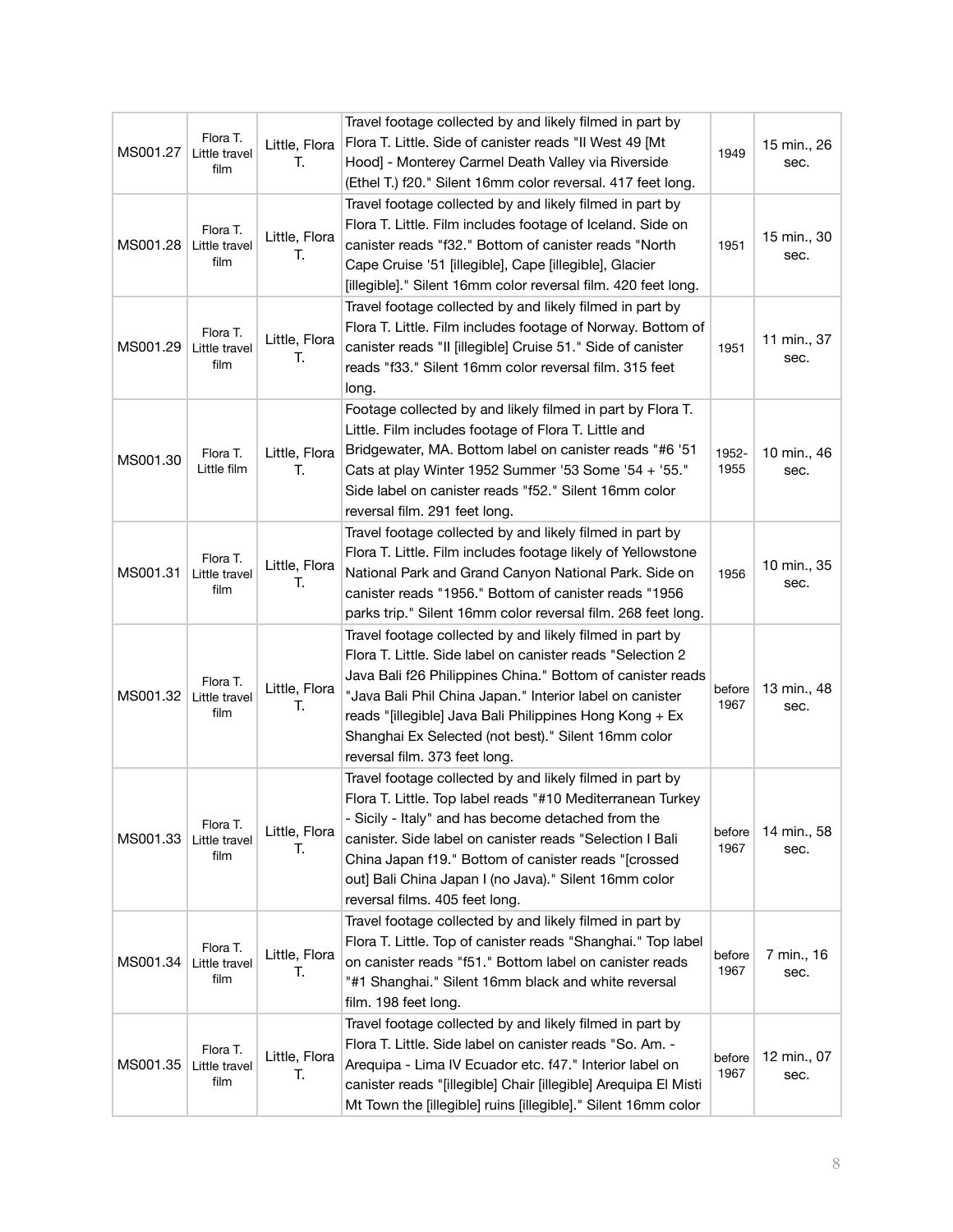|          |                                   |                     | reversal film. 328 feet long.                                                                                                                                                                                                                                                                                                                                                                                     |                |                     |
|----------|-----------------------------------|---------------------|-------------------------------------------------------------------------------------------------------------------------------------------------------------------------------------------------------------------------------------------------------------------------------------------------------------------------------------------------------------------------------------------------------------------|----------------|---------------------|
| MS001.36 | Flora T.<br>Little travel<br>film | Little, Flora<br>Т. | Travel footage collected by and likely filmed in part by<br>Flora T. Little. Top label on canister reads "#7." Side label<br>on canister reads "India - Agra - Fitzp. [illegible] WB."<br>Bottom label on canister reads "#11 India." Bottom of<br>canister reads "India Fitzpatrick + 2) Agra - 2 Taj Mahal 1)<br>WB [illegible]." Silent black and white reversal and sepia<br>tinted 16mm film. 344 feet long. | before<br>1967 | 12 min., 39<br>sec. |
| MS001.37 | Flora T.<br>Little travel<br>film | Little, Flora<br>Т. | Travel footage collected by and likely filmed in part by<br>Flora T. Little. Side label on canister reads "Ceylon<br>[illegible] f25 f25 [illegible]." Silent 16mm color reversal<br>film. 462 feet long.                                                                                                                                                                                                         | before<br>1967 | 17 min., 03<br>sec. |
| MS001.38 | Flora T.<br>Little travel<br>film | Little, Flora<br>Т. | Travel footage collected by and likely filmed in part by<br>Flora T. Little. Side label on canister reads "Cuzco - M. P.<br>f45 [illegible] So. Am. III Titicaca + Bolivia." Bottom of<br>canister reads "S. Am V Luca Macchu + Titicaca<br>[illegible]." Silent 16mm color reversal film. 405 feet long.                                                                                                         | before<br>1967 | 14 min., 59<br>sec. |
| MS001.39 | Flora T.<br>Little travel<br>film | Little, Flora<br>T. | Travel footage collected by and likely filmed in part by<br>Flora T. Little. Primarily landscape footage filmed from<br>boats. Canister is unlabeled. Silent 16mm color reversal<br>film. 325 feet long.                                                                                                                                                                                                          | before<br>1967 | 12 min., 02<br>sec. |
| MS001.40 | Flora T.<br>Little travel<br>film | Little, Flora<br>T. | Travel footage collected by and likely filmed in part by<br>Flora T. Little. Side label on canister reads "II to Cuzco<br>[illegible]." Second side label on canister reads "Il So.<br>Am. [illegible] f44." Interior label on canister reads<br>"[illegible] Santiago [illegible] Lima R R stop Ends mnt.<br>Cuzco 2." Silent 16mm color reversal film. 414 feet long.                                           | before<br>1967 | 15 min., 19<br>sec. |
| MS001.41 | Flora T.<br>Little travel<br>film | Little, Flora<br>Т. | Travel footage collected by and likely filmed in part by<br>Flora T. Little. Side label on canister reads "So. Am. I<br>Brazil - Arg. Lakes f43." Label on film reel reads "f43."<br>Interior label on canister reads "[illegible] Argentina<br>Apples [illegible] Patagonia Lakes [illegible]." Silent 16mm<br>color reversal film. 431 feet long. One tear was repaired<br>during digitization.                 | before<br>1967 | 15 min., 57<br>sec. |
| MS001.42 | Flora T.<br>Little travel<br>film | Little, Flora<br>Т. | Travel footage collected by and likely filmed in part by<br>Flora T. Little. Side label on canister reads "[illegible]<br>Cuba f42." Interior label on canister reads "Ecuador<br>Canal Cuba." Silent 16mm color reversal film. 257 feet<br>long.                                                                                                                                                                 | before<br>1967 | 9 min., 30<br>sec.  |
| MS001.43 | Flora T.<br>Little travel<br>film | Little, Flora<br>Т. | Travel footage collected by and likely filmed in part by<br>Flora T. Little. Bottom of canister reads "[Korea] Japan<br>Hawaii + Coronation Day." Label on canister reads "Zulu<br>Dance [illegible] add WB at front Fitz [illegible] Victoria<br>Falls." Interior canister label reads "Some removed to<br>make a [illegible]." Silent 16mm color and black and<br>white reversal film. 253 feet long.           | before<br>1967 | 9 min., 21<br>sec.  |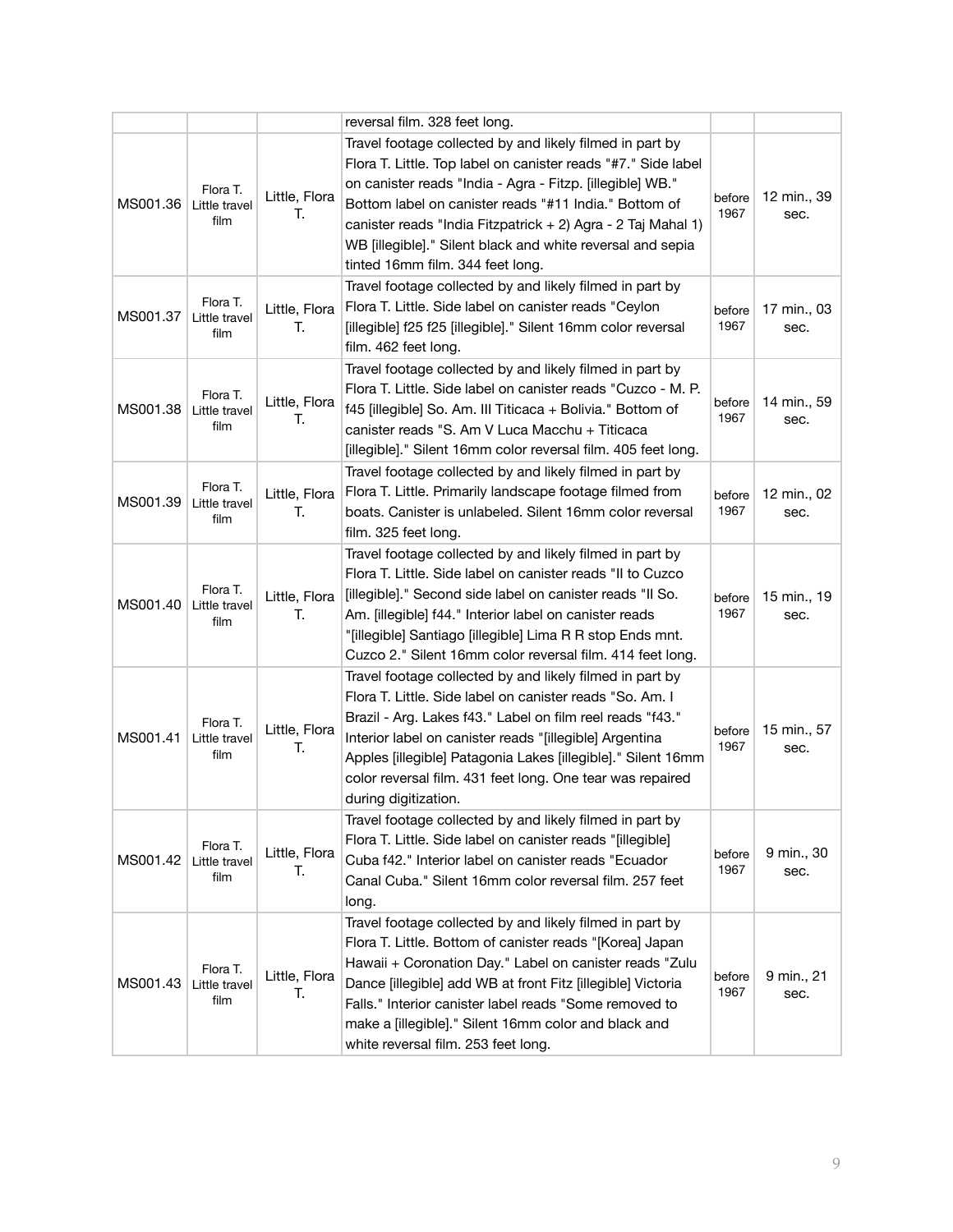| MS001.44 | Flora T.<br>Little travel<br>film | Little, Flora<br>Т. | Travel footage collected by and likely filmed in part by<br>Flora T. Little. Side label on canister reads "WB India Agra<br>[illegible] f12." Bottom of canister reads "Delhi Agra Taj<br>Mahal WB India 2." Silent 16mm black and white reversal<br>film. 264 feet long.                                                                                                                                                                        | before<br>1967 | 9 min., 43<br>sec.  |
|----------|-----------------------------------|---------------------|--------------------------------------------------------------------------------------------------------------------------------------------------------------------------------------------------------------------------------------------------------------------------------------------------------------------------------------------------------------------------------------------------------------------------------------------------|----------------|---------------------|
| MS001.45 | Flora T.<br>Little travel<br>film | Little, Flora<br>Т. | Travel footage collected by and likely filmed in part by<br>Flora T. Little. Film includes footage of South Africa. Top<br>label on canister reads "#16 Africa." Side label on<br>canister reads "WB So Africa except Native Dances f10."<br>Bottom label on canister reads "WB So Africa [illegible] all<br>except Native Dances (with [illegible])." Silent 16mm<br>black and white reversal film. 446 feet long.                              | before<br>1967 | 16 min., 26<br>sec. |
| MS001.46 | Flora T.<br>Little travel<br>film | Little, Flora<br>Т. | Travel footage collected by and likely filmed in part by<br>Flora T. Little. Side label on canister reads "f29 Fitzp.<br>NoAf. + some India Capetown." Bottom of canister reads<br>"Fitzpatrick [illegible]." Silent 16mm black and white<br>tinted film. 365 feet long.                                                                                                                                                                         | before<br>1967 | 13 min., 30<br>sec. |
| MS001.47 | Flora T.<br>Little travel<br>film | Little, Flora<br>Т. | Travel footage collected by and likely filmed in part by<br>Flora T. Little. Bottom label on canister reads "#3 WB -<br>India." Side label on canister reads "WB - Seychelles<br>India f4." Silent 16mm black and white reversal film. 352<br>feet long.                                                                                                                                                                                         | before<br>1967 | 13 min., 0<br>sec.  |
| MS001.48 | Flora T.<br>Little travel<br>film | Little, Flora<br>T. | Travel footage collected by and likely filmed in part by<br>Flora T. Little. Side label reads "SoAfrica [illegible] f3" and<br>has become detached from the canister. Bottom label on<br>canister reads "Africa Land of Contrast." Silent 16mm<br>black and white reversal and sepia tinted film. 268 feet<br>long.                                                                                                                              | before<br>1967 | 9 min., 52<br>sec.  |
| MS001.49 | Flora T.<br>Little travel<br>film | Little, Flora<br>Т. | Travel footage collected by and likely filmed in part by<br>Flora T. Little. Side of film canister reads "[Durban]<br>Mombasa Zanzibar Aden Egypt Israel Malta Spain<br>[illegible] & Lisbon f34." Travel scenes from Sicily are<br>likely also depicted. Silent 16mm color reversal. 353 feet<br>long. Due to significant damage from vinegar syndrome,<br>the first couple of feet were removed in order to<br>successfully digitize the film. | before<br>1967 | 12 min., 58<br>sec. |
| MS001.50 | Flora T.<br>Little travel<br>film | Little, Flora<br>Т. | Travel footage collected by and likely filmed in part by<br>Flora T. Little. Side of canister reads "NY St Thomas<br>Trinidad Brazil & Tristan da Cunha f35." Silent 16mm<br>color reversal film. 324 feet long. Due to significant<br>damage from vinegar syndrome, six frames were<br>removed approximately 57 feet from the end in order to<br>successfully digitize the film.                                                                | before<br>1967 | 11 min., 57<br>sec. |
| MS001.51 | Flora T.<br>Little travel<br>film | Little, Flora<br>Т. | Travel footage collected by and likely filmed in part by<br>Flora T. Little. Side label on canister reads "Canada &<br>Alaska I f37." Silent 16mm color reversal film. 410 feet<br>long.                                                                                                                                                                                                                                                         | before<br>1967 | 15 min., 09<br>sec. |